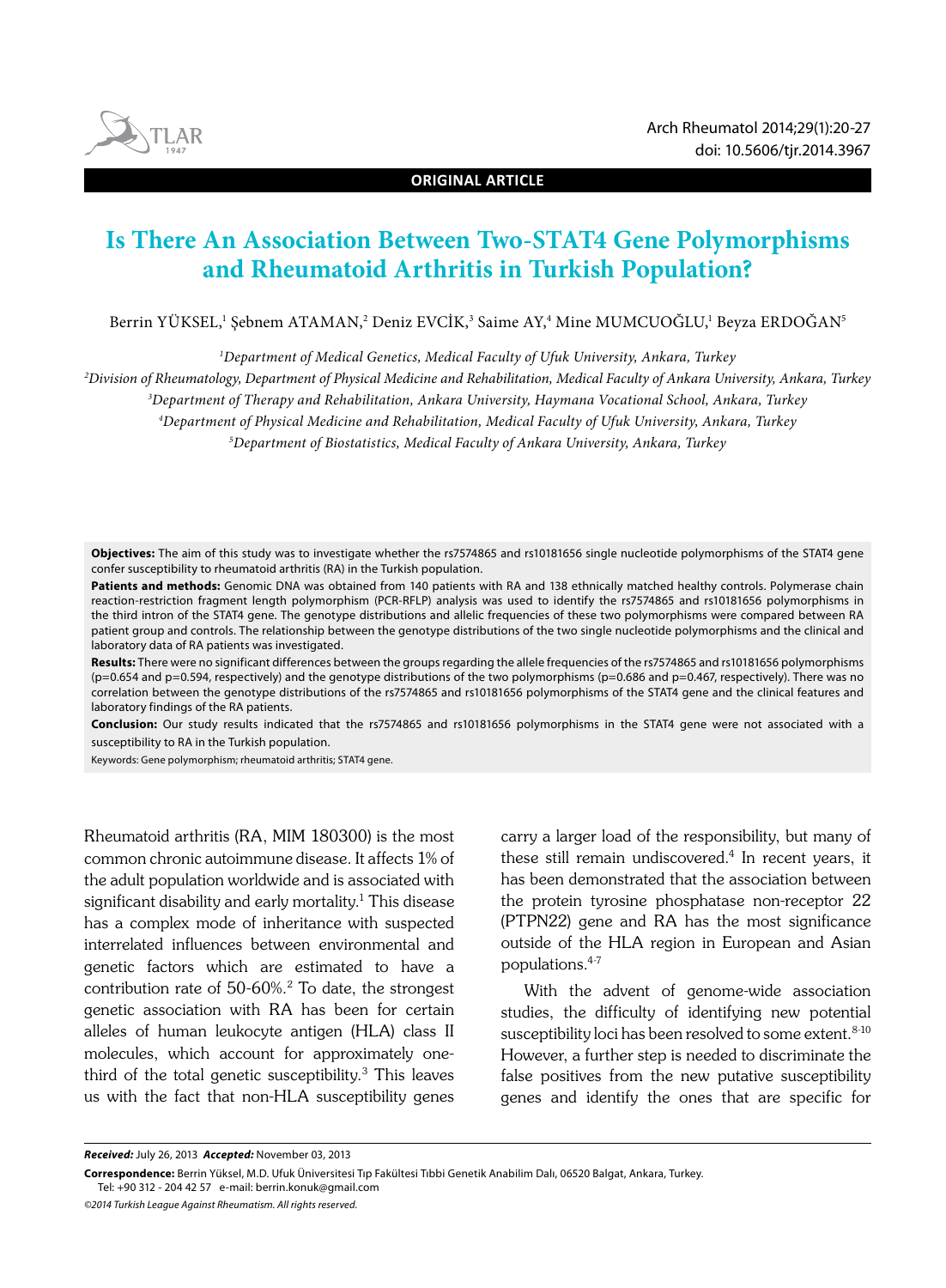certain populations. In light of these efforts, an RA linkage peak in chromosome 2q was identified in families of European ancestry, and further investigations identified several polymorphic loci in the third intron of the signal transducer and activator of transcription 4 (STAT4) gene as the markers that had formed the subsequent peaks in earlier studies.<sup>11,12</sup> The four single nucleotide polymorphisms (SNPs) in the third intron of the STAT4 gene (rs18889341, rs7574865, rs8179673, and rs10181656) were found to be in tight linkage disequilibrium, and they formed a susceptibility haplotype in various investigations that were replicated in European, North American, Colombian, Korean, Northwestern Chinese Han, Northern Chinese Han, Chinese, Egyptian, and Japanese populations.10,12-21 Among these four polymorphisms, rs7574865 had the most significant association with RA.10,12 However, there have been some conflicting results that reported no correlation between RA and STAT4, such as the studies that were conducted on the Southwestern Chinese Han population and on African Americans.10,22,23

The STAT4 gene encodes a transcription factor which can be phosphorylated for activation on either tyrosine or serine residues and is expressed in activated blood monocytes, macrophages, and dendritic cells at sites of inflamation in humans.<sup>24</sup> It resides in the cytosol and transmits signals induced by the interleukin-12 (IL-12), IL-23, and IL-27 cytokines as well as type 1 interferons (IFNs). After being phosphorylated upon cytokine activation, it then translocates to the nucleus and

plays a part in the differentiation and proliferation of IL-12-dependent T helper 1 (Th1) cells and IL-23-dependent Th17 cells and also has a role in monocyte activation and IFN production.<sup>25</sup> Knowing that Th-1 and Th-17 cells contribute significantly to chronic inflammatory diseases, STAT4 may have a crucial effect the pathogenesis of RA.26

The aim of this study was to investigate, to the best of our knowledge for the first time, whether the rs7574865 and rs10181656 SNPs confer susceptibility to RA in a Turkish populaton.

# **PATIENTS AND METHODS**

### **Participants**

After obtaining the participants' informed consent and receiving the approval of the Ethics Committee of Ankara Univerisity, 140 RA patients (120 females, 20 males) and 138 healthy controls (96 females, 42 males) were consecutively recruited from the outpatient clinic of the Division of Rheumatology, Department of Physical Medicine and Rehabilitation, Ankara University Medical School and the Department of Physical Medicine and Rehabilitation, Ufuk University Medical School, respectively. The characteristics of the RA patients and controls are presented in Table 1.

All patients included in the study fulfilled the American College of Rheumatology (ACR) 1987 revised criteria for  $RA^{27}$  and they were under a

| <b>Table 1.</b> Characteristics of the patient and control groups                                                                                                                                                                                                 |                           |      |                           |                   |                      |    |                    |                                                        |                            |           |                |  |
|-------------------------------------------------------------------------------------------------------------------------------------------------------------------------------------------------------------------------------------------------------------------|---------------------------|------|---------------------------|-------------------|----------------------|----|--------------------|--------------------------------------------------------|----------------------------|-----------|----------------|--|
|                                                                                                                                                                                                                                                                   | $RA$ patients ( $n=140$ ) |      |                           |                   |                      |    | Controls $(n=138)$ |                                                        |                            |           |                |  |
| Characteristics                                                                                                                                                                                                                                                   | n                         | %    | $Mean \pm SD$             | Median            | Min.-Max.            | n  | %                  | $Mean \pm SD$                                          | Median                     | Min.-Max. | $\overline{p}$ |  |
| Gender                                                                                                                                                                                                                                                            |                           |      |                           |                   |                      |    |                    |                                                        |                            |           |                |  |
| Female $(n=216)$                                                                                                                                                                                                                                                  | 120                       | 85.7 |                           |                   |                      | 96 | 69.6               |                                                        |                            |           | $0.001*$       |  |
| Male $(n=62)$                                                                                                                                                                                                                                                     | 20                        | 14.3 |                           |                   |                      | 42 | 30.4               |                                                        |                            |           |                |  |
| Age                                                                                                                                                                                                                                                               |                           |      | 51.18±9.73                | 51                | 23-76                |    |                    | 46.08±16.88                                            | 50.5                       | 19-65     | $0.231\dagger$ |  |
| Duration of disease (n=127)                                                                                                                                                                                                                                       |                           |      | $11.12 \pm 8.87$          | 9                 | $1-46$               |    |                    |                                                        |                            |           |                |  |
| $RF+§$                                                                                                                                                                                                                                                            | 56                        | 53.8 |                           |                   |                      |    |                    |                                                        |                            |           |                |  |
| $RF-5$                                                                                                                                                                                                                                                            | 48                        | 46.2 |                           |                   |                      |    |                    |                                                        |                            |           |                |  |
| Anti-CCP+§                                                                                                                                                                                                                                                        | 4                         | 21.1 |                           |                   |                      |    |                    |                                                        |                            |           |                |  |
| Anti-CCP-§                                                                                                                                                                                                                                                        | 15                        | 78.9 |                           |                   |                      |    |                    |                                                        |                            |           |                |  |
| DAS28 <sup>§</sup> (n=120)                                                                                                                                                                                                                                        |                           |      | $3.7 \pm 1.5$             | 3.5               | $0.5 - 7.1$          |    |                    |                                                        |                            |           |                |  |
| ESR $\frac{\text{mm}}{\text{h}}$ (n=139)                                                                                                                                                                                                                          |                           |      | $30.7 \pm 22.32$          | 25                | 2-120                |    |                    |                                                        |                            |           |                |  |
| CRP ( $\mu$ g/ml) (n=140)                                                                                                                                                                                                                                         |                           |      | $10.4 \pm 14.6$           | 4.5               | $0.7 - 103$          |    |                    |                                                        |                            |           |                |  |
| Number of swollen joints (n=130)                                                                                                                                                                                                                                  |                           |      | $1.5 \pm 2.8$             | $\mathbf{0}$      | $0 - 21$             |    |                    |                                                        |                            |           |                |  |
| Number of tender joints (n=131)<br>man million and an month and an interesting and an interesting and an interesting and an interesting and a series of the series of the series of the series of the series of the series of the series of the series of the ser |                           |      | $7.6 \pm 8.7$<br>$\cdots$ | 3<br>$\mathbf{r}$ | $0 - 28$<br>$\cdots$ |    |                    | <b>CONTRACTOR</b> And All Contractor Manufacturers and | $\cdots$ $\cdots$ $\cdots$ |           |                |  |

RA: Rheumatoid arthritis; SD: Standard deviation; Min.: Minimum; Max.: Maximum; RF: Rheumatoid factor; Anti-CCP: Anti-cyclic citrullinated peptide; DAS28: Disease activity score-28<br>joints; ESR: Erythrocyte sedimentation ra available for some cases.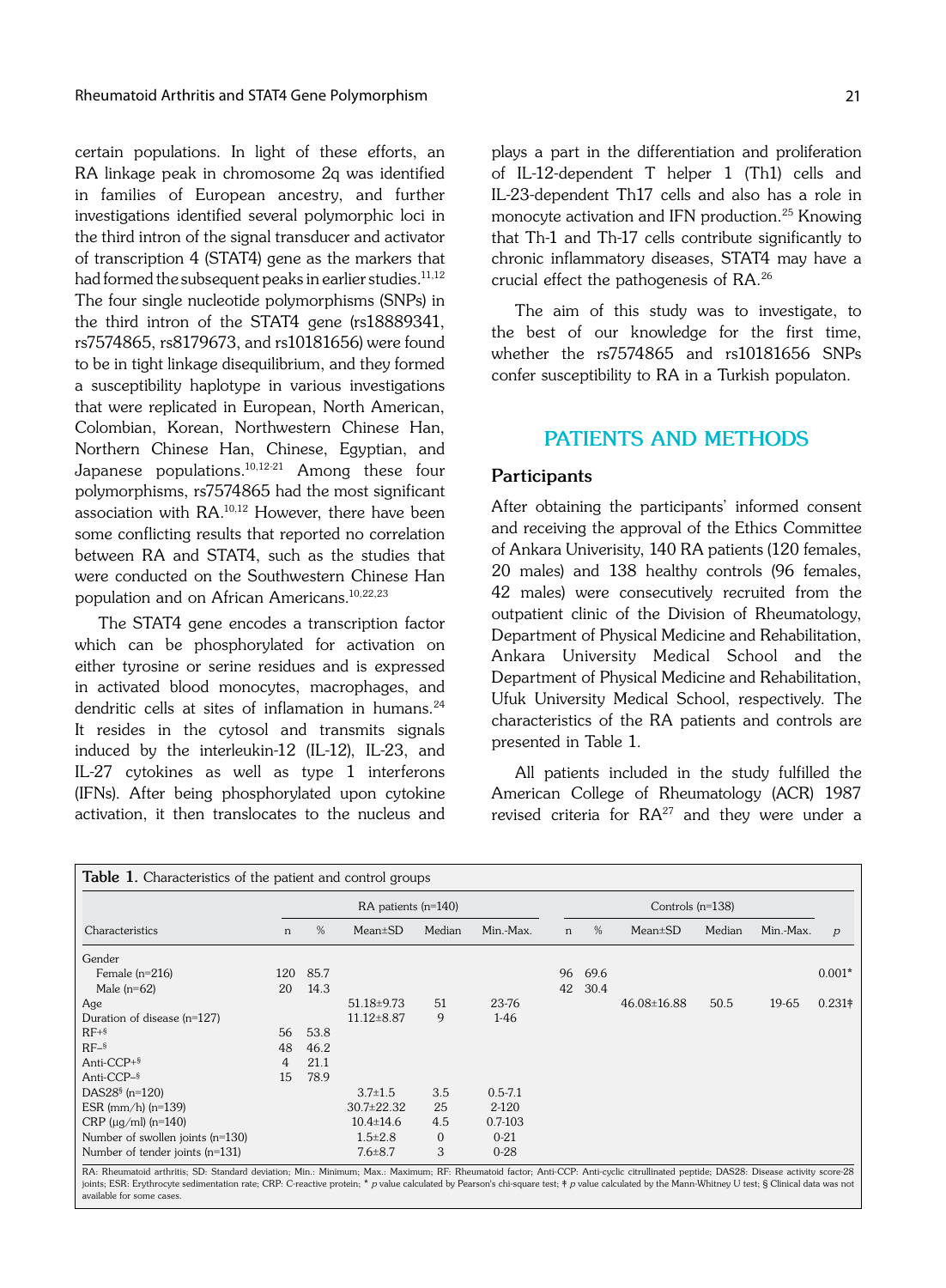treatment program based upon the recommendations of the Turkish League Against Rheumatism (TLAR).<sup>28</sup> The patients and controls were matched according to age and ethnic origin, and no consanguinity was present among the two groups. Clinical data, such as age, gender, disease duration, immunoglobulin M (IgM) rheumatoid factor (RF) levels, IgG antibodies to cyclic citrulinated peptides (anti-CCP), C-reactive protein (CRP), erythrocyte sedimentation rate (ESR), tender joint count, swollen joint count, and Disease Activity Score 28-joint assessment (DAS28),<sup>29</sup> was provided by the clinicians. Disease activity was determined on the basis of the following defined parameters: the number of tender and swollen joints, DAS28 evaluation, CRP, and ESR.

### **Biochemical analysis**

Blood samples were drawn from all of the subjects after an overnight fast and were then separated immediately and stored at -20 ∞C. The CRP and the IgM RF levels were measured via laser nephelometry, and the RF was considered to be positive when it was above 15.9 IU/ml. In addition, the anti-CCP levels were detected using an enzyme-linked immunosorbent assay (ELISA) test, and a concentration >5 RU/ml was considered to be positive.

## **Genotyping**

Genomic DNA was extracted from the peripheral blood lymphocytes using an AbsoGene® DNA isolation kit (RTA Laboratuvarları Biyolojik Ürünler Ilaç ve Makine San. Tic. A.S., Gebze, Kocaeli, Turkey) according to the manufacturer's instructions, and the DNA samples were frozen and stored at minus 20 °C until analyzed. The rs7574865 and rs10181656 SNPs in the third intron of the STAT4 gene were amplified by polymerase chain reaction (PCR), and the 5'- TTATGGAAAATTACATGAGTGTG-3' and 5'- GCAAATCTTTGTAAAAAGTCAA-3' primers were used to generate a region of 156 bp in the STAT4 gene that could be used in the subsequent genotyping reactions of the rs7574865 polymorphism. Furthermore, the pair of primers that were employed to generate a region of 157 bp in the STAT4 gene that could be utilized for the subsequent genotyping reactions of the rs10181656 polymorphism were 5'- AGTTTTCAAAGTCTAACACTGTG -3' and 5'- GCTGCCATGTCGAGAGTA -3'.30 The PCR

amplifications of the related regions were carried out in 50 µl volumes of reaction mixtures containing 75 mM Tris-hydrochloride (Tris-HCl) (pH 8.8), 20 mM ammonium sulfate [(NH4)2SO4], 0.01% polyoxyethylenesorbitan monolaurate (Tween-20), 1.5 mM magnesium chloride (MgCl2), 200 μM of each deoxyribonucleotide triphosphates (dNTP), 20 pmol/L of each set of specific primers (metabion international AG, Martinsried, Germany), 1 unit Taq DNA polymerase (MBI Fermentas, Amherst, NY, USA), and 0.2-0.5 µg of the DNA sample. After the DNA was denatured at 94  $°C$  for five minutes, the reaction mixture was subjected to 30 cycles of denaturation at 94  $^{\circ}$ C for 30 seconds, annealing at 55  $°C$  for 60 seconds, and extension at 72 ∞C for 60 seconds. This was followed by five minutes of extension at 72 ∞C. The reactions were performed in a thermal cycler (Perkin Elmer, Waltham, MA, USA), and the amplified products were run in a 2% agarose gel electrophoresis stained with ethidium bromide. The gels were then visualized and photographed using an ultraviolet light transilluminator.

The genotyping of the STAT4 rs7574865 and rs10181656 SNPs was performed using a polymerase chain reaction-restriction fragment length polymorphism (PCR-RFLP) analysis.

To determine the presence of the rs7574865 polymorphism, 156bp PCR products were digested with the Msel (T'TAA) (MBI Fermentas, Amherst, NY, USA) restriction enzyme for three hours at 37  $^{\circ}$ C and then run in a 3% agarose gel electrophoresis stained with ethidium bromide. The Msel digestion cleaved the 156 bp PCR products into two fragments of 94 bp and 62 bp when the T allele was present, whereas the G allele was not digested and displayed only the 156 bp band.

To determine the presence of the rs10181656 polymorphism, 157 bp PCR products were digested with the Ddel (C'TNAG) (MBI Fermentas, Amherst, NY, USA) restriction enzyme for the same amount of time at the same temperature and also run in a 3% agarose gel electrophoresis stained with ethidium bromide. The Ddel digestion cleaved the 157 bp PCR products into two fragments of 102 bp and 55 bp when the C allele was present, whereas the G allele was not digested and displayed only the 157 bp band.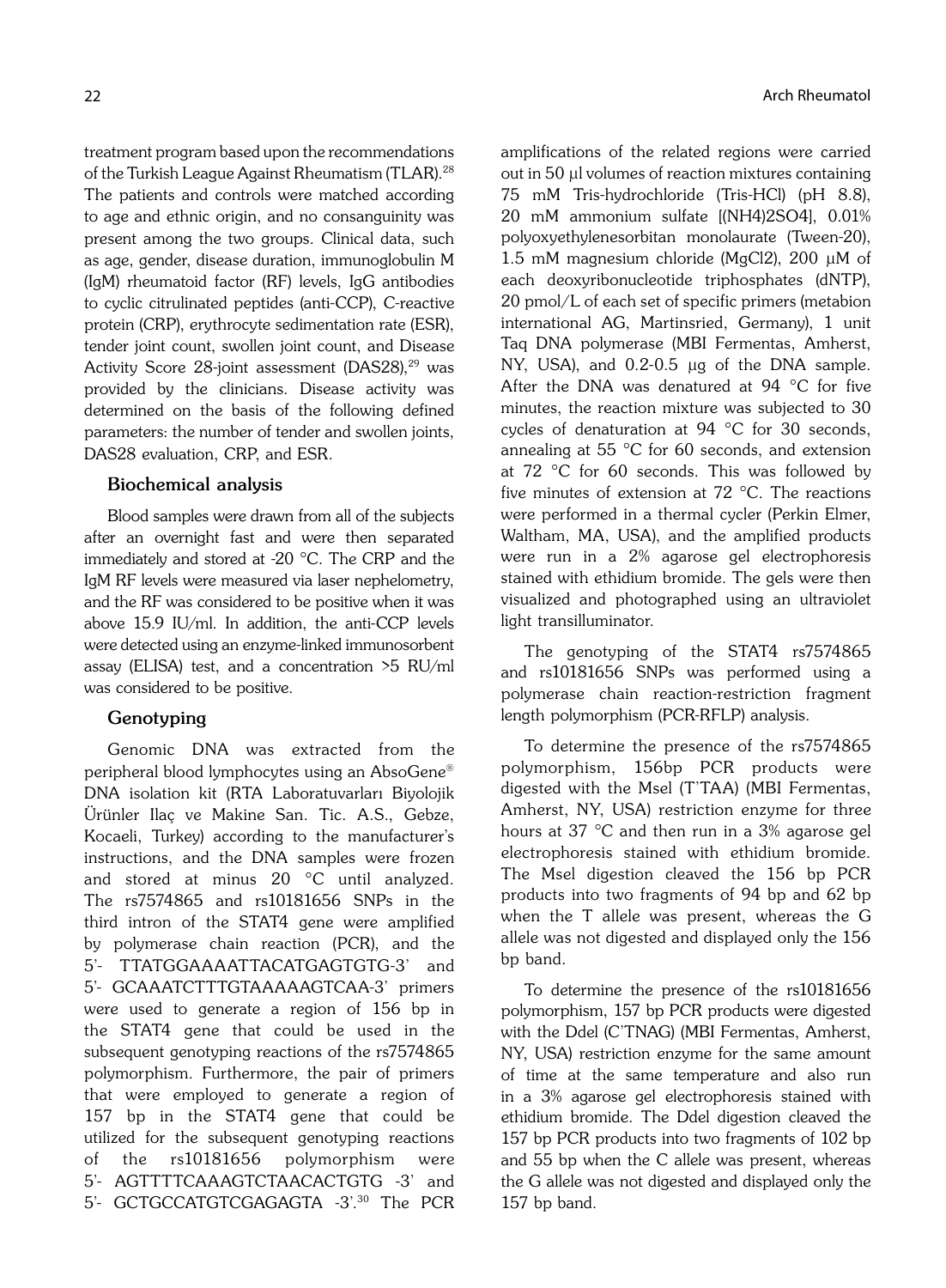| <b>Table 2.</b> Allele frequencies of the two single nucleotide polymorphisms in the signal<br>transducer and activator of transcription 4 gene in the patient and controls groups |                |           |               |              |               |       |  |  |  |
|------------------------------------------------------------------------------------------------------------------------------------------------------------------------------------|----------------|-----------|---------------|--------------|---------------|-------|--|--|--|
| Allele<br>Controls<br>RA patients                                                                                                                                                  |                |           |               |              |               |       |  |  |  |
|                                                                                                                                                                                    |                | n         | $\frac{0}{6}$ | $\mathsf{n}$ | $\frac{0}{0}$ |       |  |  |  |
| STAT4<br>rs7574865                                                                                                                                                                 | G              | 195<br>85 | 0.70<br>0.30  | 197<br>79    | 0.71<br>0.29  | 0.654 |  |  |  |
| STAT4<br>rs10181656                                                                                                                                                                | G<br>$\subset$ | 192<br>88 | 0.69<br>0.31  | 195<br>81    | 0.71<br>0.29  | 0.594 |  |  |  |
| RA: Rheumatoid arthritis; * p value calculated using Pearson's chi-square test; STAT4: Signal transducer and activator of<br>transcription 4.                                      |                |           |               |              |               |       |  |  |  |

Analysis of the relationship between the two STAT4 polymorphisms and the clinical and laboratory data of the RA patients.

Thereafter, we studied the relationship between the genotype distribution of the two polymorphisms and the clinical and laboratory data in the RA group. The stratification analysis was undertaken to account for age, disease duration, and the number of swollen and tender joints in the patients as well as the results of the laboratory investigations involving CRP, ESR, the RF values, and disease activity evaluations (DAS28).

## **Statistical analysis**

Continuous data was summarized as mean ± standard deviation (SD) and median (minimummaximum), whereas frequencies and percentages were used for categorical data. The Mann-Whitney U test was used to compare the ages of the RA patients and controls, and Pearson's chi-square test was performed to assess the allele, genotype, and haplotype frequencies and calculate the Hardy-Weinberg equilibrium. In addition, the Kruskal-Wallis test or one-way analysis of variance (ANOVA) was used to compare the two groups, where applicable. Haplotype construction was performed using a partition-ligation-combination-subdivision  $EM$  algorithm, $31$  and descriptive statistics and group comparisons were performed using the IBM SPSS Statistics v.20.0 software program (IBM Corporation, Armonk, NY, USA). Furthermore, allele, genotype, and haplotype frequencies, the Hardy-Weinberg equilibrium, linkage disequilibrium, and haplotype construction were calculated using the SHEsis<sup>32</sup> software. A p value of  $\leq 0.05$  was considered to be significant.

# **RESULTS**

## **Clinical phenotypes of the study subjects**

There were no significant differences between the RA patients and controls with respect to age (p=0.231). The mean age of the RA patients was 51.18±9.73 (median 51 years old; range 23-76), whereas it was 46.08±16.88 for the controls (median 50.5 years old; range 19-65). Unfortunately, the laboratory data was not available for some cases, but 127 out of 140 RA patients had disease duration records, and the mean was 11.12±8.87 years (median 9 years; range 1-46). Moreover, 104 of the RA patients had RF records,

**Table 3.** Genotype distributions of the two single nucleotide polymorphisms in the signal transducer and activator of transcription 4 gene in the patient and control groups

|                                                                                                                                               | Genotype  |    | RA patients   |    | Controls      |       |  |  |
|-----------------------------------------------------------------------------------------------------------------------------------------------|-----------|----|---------------|----|---------------|-------|--|--|
|                                                                                                                                               |           | n  | $\frac{0}{0}$ | n  | $\frac{0}{0}$ | $p^*$ |  |  |
| STAT4                                                                                                                                         | <b>TG</b> | 63 | 0.45          | 55 | 0.40          |       |  |  |
| rs7574865                                                                                                                                     | TТ        | 11 | 0.08          | 12 | 0.09          | 0.686 |  |  |
|                                                                                                                                               | GG        | 66 | 0.47          | 71 | 0.51          |       |  |  |
| STAT4                                                                                                                                         | GC.       | 66 | 0.47          | 55 | 0.40          |       |  |  |
| rs10181656                                                                                                                                    | GG        | 63 | 0.45          | 70 | 0.51          | 0.467 |  |  |
|                                                                                                                                               | CC        | 11 | 0.08          | 13 | 0.09          |       |  |  |
| RA: Rheumatoid arthritis; * p value calculated using Pearson's chi-square test; STAT4: Signal transducer and activator of<br>transcription 4. |           |    |               |    |               |       |  |  |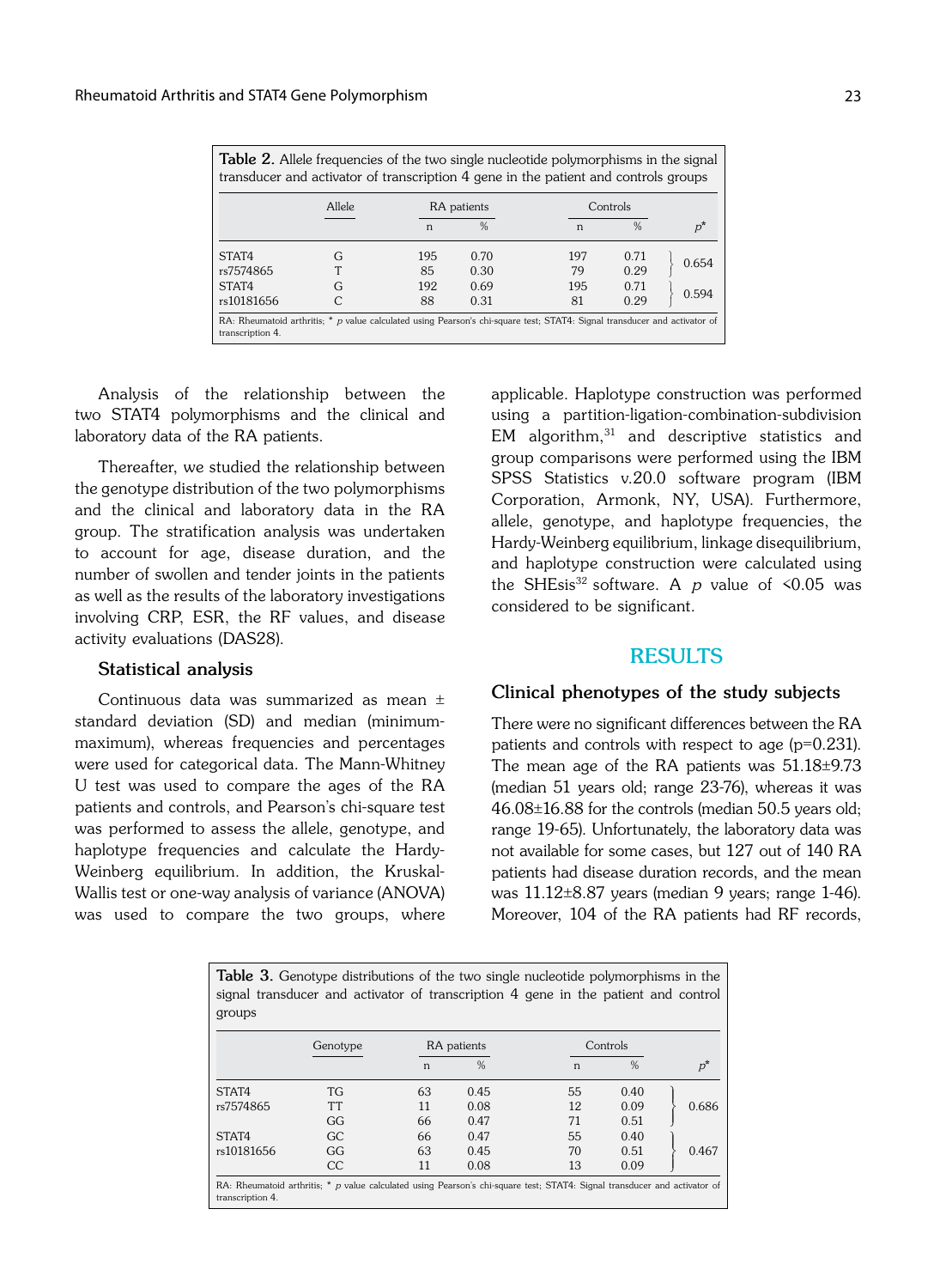and 56 (53.8%) had tested positive while 48 (46.2%) were negative. Four (21.1%) of the RA patients were positive for anti-CCP, but 15 (78.9%) tested negative. Furthermore, 120 of the RA patients had a DAS28 value, and the mean was 3.7±1.5 (median DAS28 3.5; range 0.5-7.1). We also found ESR results for 139 of the RA patients, and the mean was 30.7±22.32 (median 25; range 2-120). Additionally, the mean CRP was 10.4±14.46 (median 4.5; range 0.7-103). There were also 130 patients with swollen joints with a mean of 1.5±2.8 (median 0; range 0-21) and 131 had tender joints with a mean of 7.6±8.7 (median 3; range 0-28) (Table 1).

## **An association study involving the RA patients and controls**

The STAT4 rs7574865 and rs10181656 polymorphisms were successfully genotyped in all of the subjects, and both the patient and control groups were in equilibrium ( $p=0.773$  and  $p=0.447$ ;  $p=0.647$  and  $p=0.267$ , respectively). The genotype distributions and allele frequencies of the STAT4 rs7574865 and rs10181656 polymorphisms were compared between the RA patients and the control group, and the allele frequencies and

genotype distributions of all of the analyzed samples of the STAT4 rs7574865 and rs10181656 polymorphisms from both groups are displayed in Table 2 and 3, respectively. Regarding the two polymorphisms, there were no significant differences between the groups with respect to the allele frequencies ( $p=0.654$  and  $p=0.594$ , respectively) and genotype distributions ( $p=0.654$ and p=0.594, respectively).

Relationship between the two STAT4 polymorphisms and the clinical and laboratory data of the RA patients

None of the clinical features or disease activity parameters showed any correlation with the rs7574865 and rs10181656 genotype distribution of the STAT4 gene in the RA patients (Table 4a, b).

### **STAT4 haplotype analysis**

The two SNPs were in complete linkage disequilibrium, which was consistent with the findings in previous studies  $(D=1, r2=0.96)$ .<sup>10,12-21</sup> The haplotype block consisted of the rs7574865 and rs10181656 SNPs, and frequencies of less than 0.001 in both the RA and controls were

Table 4a. The relationship between signal transducer and activator of transcription 4 rs7574865, rs10181656 genotypes and the clinical and laboratory findings of the rheumatoid arthritis patients

|                                                                                                                                                                                                                                                                                                                                                                      |                 | TG             |             |                 | <b>TT</b> |              |                        |          |             |                |
|----------------------------------------------------------------------------------------------------------------------------------------------------------------------------------------------------------------------------------------------------------------------------------------------------------------------------------------------------------------------|-----------------|----------------|-------------|-----------------|-----------|--------------|------------------------|----------|-------------|----------------|
|                                                                                                                                                                                                                                                                                                                                                                      | $Mean \pm SD$   | Median         | Min.-Max.   | Mean±SD Median  |           | Min.-Max.    | $Mean \pm SD$          | Median   | Min.-Max.   | $\overline{p}$ |
| Age                                                                                                                                                                                                                                                                                                                                                                  | $50.6 \pm 10.0$ | 50             | 23-65       | $54.1 \pm 11.7$ | 53        | 36-76        | $51.2+9.2$             | 52       | $25 - 67$   | $0.641*$       |
| Disease duration                                                                                                                                                                                                                                                                                                                                                     | $12.3 \pm 8.4$  | 12             | $1-40$      | $10.1 \pm 8.2$  | 8         | $2 - 27$     | $10.1 \pm 9.4$         | 6        | $1 - 46$    | $0.154*$       |
| Number of swollen joints                                                                                                                                                                                                                                                                                                                                             | $1.3 \pm 2.1$   | $\mathbf{0}$   | $0 - 8$     | $2.8 \pm 6.2$   | $\Omega$  | $0 - 21$     | $1.4 \pm 2.5$          | $\Omega$ | $0 - 10$    | $0.692*$       |
| Number of tender joints                                                                                                                                                                                                                                                                                                                                              | $6.4 \pm 8.5$   | $\mathfrak{D}$ | $0 - 28$    | $9.6 \pm 10.0$  | 6         | $0 - 27$     | $8.4\pm8.6$            | 5.5      | $0 - 28$    | $0.119*$       |
| $CRP \mu q/ml$                                                                                                                                                                                                                                                                                                                                                       | $8.9 \pm 12.8$  | 3.7            | 0.762       | $11.7 \pm 13.2$ | 5.5       | $1.2 - 43.5$ | $11.55 \pm 16.4$       | 5.7      | 0.74-103    | $0.262*$       |
| $ESR$ mm/h                                                                                                                                                                                                                                                                                                                                                           | $27.8 \pm 20.1$ | 23             | 2-114       | $34\pm16.6$     | 27        | $7 - 64$     | $33 + 25$              | 25       | $2 - 120$   | $0.313*$       |
| DAS28 <sup>§</sup>                                                                                                                                                                                                                                                                                                                                                   | $3.4 \pm 1.3$   | 3.2            | $0.8 - 6.4$ | $4.1 \pm 1.7$   | 4         | $1.4 - 6.7$  | $4.0 \pm 1.5$          | 4.2      | $0.5 - 7.1$ | $0.069*$       |
| $RF$ (IU/ml) <sup>§</sup>                                                                                                                                                                                                                                                                                                                                            | 129.4±270.1     | 35.3           | 2.8-1350    | 201.4±302.7     | 24.1      | 10.1-853     | $140.2 \pm 356.2$ 15.4 |          | 7.88-1810   | $0.341*$       |
| SD: Standard deviation; Min.: Minimum; Max.: Maximum; CRP: C-reactive protein; ESR: Erythrocyte sedimentation rate; DAS28: Disease Activity Score-28 joint assessment;<br>RF: Rheumatoid factor; * p value calculated using the Kruskal-Wallis test; $\dagger$ p value calculated using one way ANOVA; $\frac{6}{3}$ Clinical data was not available for some cases. |                 |                |             |                 |           |              |                        |          |             |                |

| Table 4b. Continued                                                                                                                                                                                                                                           |                 |                |             |  |                  |          |              |  |                 |          |             |  |
|---------------------------------------------------------------------------------------------------------------------------------------------------------------------------------------------------------------------------------------------------------------|-----------------|----------------|-------------|--|------------------|----------|--------------|--|-----------------|----------|-------------|--|
|                                                                                                                                                                                                                                                               |                 | GC.            |             |  |                  | GG       |              |  | CC              |          |             |  |
|                                                                                                                                                                                                                                                               | $Mean \pm SD$   | Median         | Min.-Max.   |  | $Mean \pm SD$    | Median   | Min.-Max.    |  | $Mean \pm SD$   | Median   | Min.-Max.   |  |
| Age                                                                                                                                                                                                                                                           | $50.4 \pm 10.0$ | 50             | $23 - 65$   |  | $51.4 \pm 9.3$   | 52       | $25 - 67$    |  | $54.1 \pm 11.7$ | 53       | 36-76       |  |
| Disease duration                                                                                                                                                                                                                                              | $12.1 \pm 8.2$  | 11             | $1-40$      |  | $10.3{\pm}9.7$   | 6        | $1-46$       |  | $10.1 \pm 8.2$  | 8        | $2 - 27$    |  |
| Number of swollen joints                                                                                                                                                                                                                                      | $1.3{\pm}2.0$   | $\Omega$       | $0 - 8$     |  | $1.4 \pm 2.5$    | $\Omega$ | $0-10$       |  | $2.8\pm 6.2$    | $\Omega$ | $0 - 21$    |  |
| Number of tender joints                                                                                                                                                                                                                                       | $6.9{\pm}8.9$   | $\mathfrak{D}$ | $0 - 28$    |  | $8.1 \pm 8.3$    | 5        | $0 - 28$     |  | 9.610.0         | 6        | $0 - 27$    |  |
| $CRP \mu q/ml$                                                                                                                                                                                                                                                | $8.7 \pm 12.5$  | 3.7            | $0.7-62$    |  | $11.9 \pm 16.7$  | 5.7      | $0.74 - 103$ |  | $2.8\pm 6.2$    | $\Omega$ | $0 - 21$    |  |
| $ESR$ mm/h                                                                                                                                                                                                                                                    | $28.0 \pm 19.7$ | 24.5           | $2 - 114$   |  | $33.1 \pm 25.5$  | 24.5     | $2 - 120$    |  | $34\pm16.6$     | 27       | $7 - 64$    |  |
| DASS28 <sup>5</sup>                                                                                                                                                                                                                                           | $3.4 \pm 1.3$   | 3.2.           | $0.8 - 6.4$ |  | $4.0 \pm 1.5$    | 4.2.     | $0.5 - 7.1$  |  | $4.1 \pm 1.7$   | 4.0      | $1.4 - 6.7$ |  |
| $RF$ (IU/ml) <sup>§</sup>                                                                                                                                                                                                                                     | 127±268         | 32.7           | 2.8-1350    |  | 143.3±359.7 16.3 |          | 8.2-1810     |  | 201.4±302.7     | 24.1     | 10.1-583    |  |
| SD: Standard deviation; Min.: Minimum; Max.: Maximum; CRP: C-reactive protein; ESR: Erythrocyte sedimentation rate; DAS28: Disease Activity Score-28 joint assessment;<br>RF: Rheumatoid factor: <sup>§</sup> Clinical data was not available for some cases. |                 |                |             |  |                  |          |              |  |                 |          |             |  |

24 **Arch Rheumatol** 24 **Arch Rheumatol** 24 **Arch Rheumatol**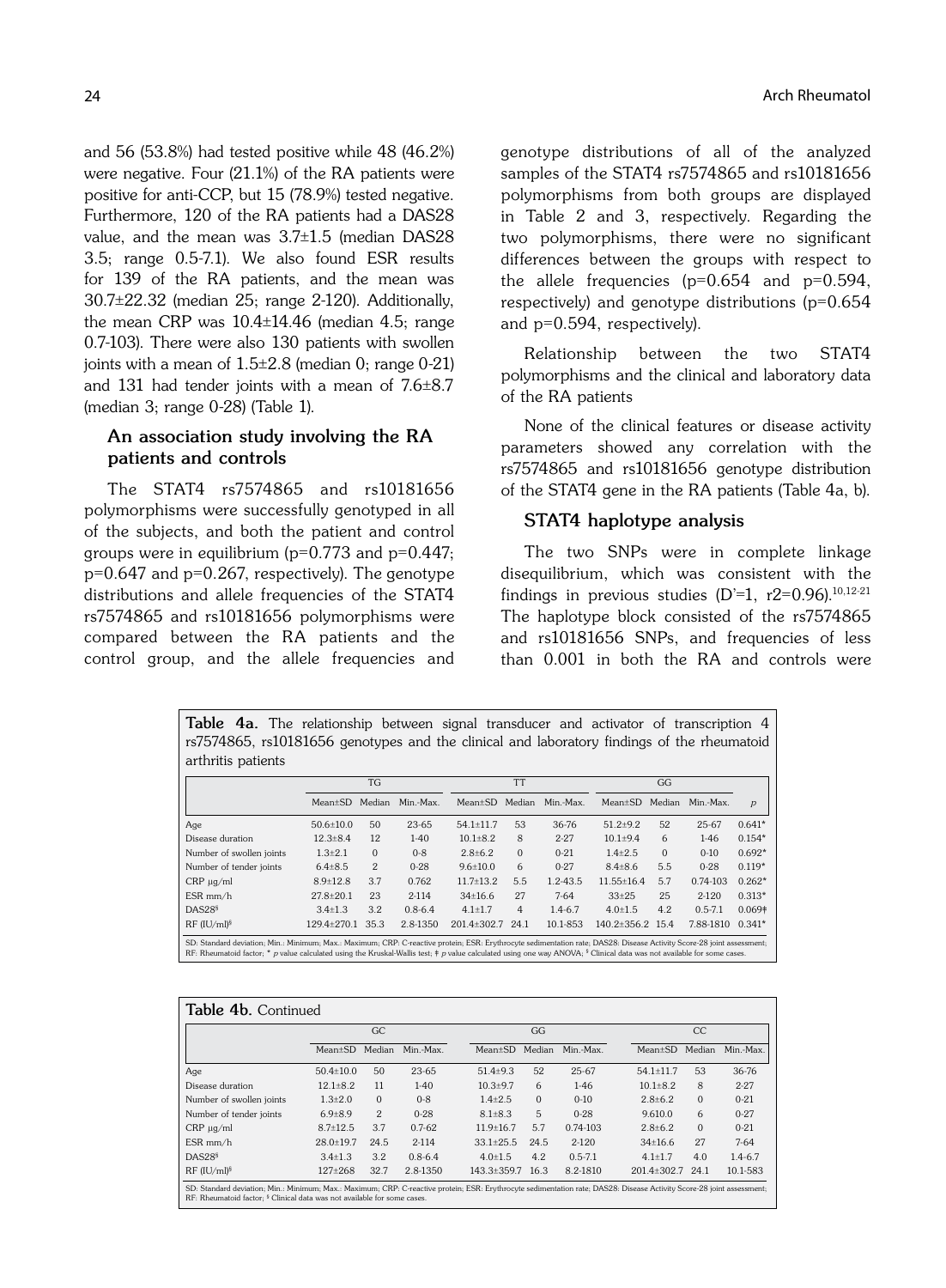| <b>Table 5.</b> The frequencies of the signal transducer and<br>activator of transcription 4 haplotypes in the patient and<br>control groups                                                                                                      |              |               |     |               |       |  |  |  |
|---------------------------------------------------------------------------------------------------------------------------------------------------------------------------------------------------------------------------------------------------|--------------|---------------|-----|---------------|-------|--|--|--|
| Haplotype                                                                                                                                                                                                                                         |              | RA patients   |     | Controls      |       |  |  |  |
|                                                                                                                                                                                                                                                   | $\mathsf{n}$ | $\frac{0}{6}$ | n   | $\frac{0}{6}$ |       |  |  |  |
| GC.                                                                                                                                                                                                                                               | 3            | 0.010         | 2   | 0.007         |       |  |  |  |
| GG                                                                                                                                                                                                                                                | 192          | 0.686         | 195 | 0.707         | 0.813 |  |  |  |
| <b>TC</b>                                                                                                                                                                                                                                         | 85           | 0.304         | 79  | 0.286         |       |  |  |  |
| Haplotype block consists of the rs7574865 and rs10181656 single nucleotide<br>polymorphisms; Frequencies of less than 0.001 in both rheumatoid arthritis (RA) and<br>controls were dropped; * p value calculated using Pearson's chi-square test. |              |               |     |               |       |  |  |  |

dropped. Three (1%) of the RA patients had the GC haplotype, 192 (68.6%) had the GG haplotype, and 85 had (30.4%) the TC haplotype. In addition, two (0.7%) of the healthy controls had the GC haplotype, 195 (70.7%) had the GG haplotype, and 79 (28.6%) had the TC haplotype. However, we found no significant differences between the RA patients and controls (p=0.813) (Table 5).

## **DISCUSSION**

In our previous study regarding the current advances in the genetic basis of RA, we observed that many studies had investigated the association between RA and the STAT4 gene, and these had confirmed the results across two major ethnic groups.10,12,13,17,33 After we published those findings, we ran across some conflicting results that led us to the ethnic-based differential association between specific STAT4 markers and RA susceptibility. Thus, we believed there was a need for additional research into the genetics of this gene in the Turkish population.

In this study, we investigated the association betwen the candidate gene STAT4 and RA in a Turkish population for the first time. Our primary finding was that the two SNPs that we examined in the third intron of the STAT4 gene were not associated with a susceptibility to RA in Turkish patients. Furthermore, our results suggested that none of the clinical features and disease activity parameters showed any correlation with the rs7574865 and rs10181656 genotype distribution of the STAT4 gene in RA patients. This replication failure in a Turkish population supports the data of the aforementioned studies that focused on the Southwestern Chinese Han and African-American populations.10,22,23 It is possible that this observed incongruence between the different populations could stem from differences in the genetic background of the study groups, small sample sizes, or an inadequate definition of the phenotypes.

Our study had some limitations. First, the sample size was small, which may have limited the statistical power to detect any existing association. Furthermore, we examined only two polymorphisms because of their relatively high frequency, and the laboratory infrastucture only enabled us to design a study using the PCR-RFLP technique. However, additional polymorphisms exist in the STAT4 gene that might contribute to the susceptibility or activity of RA. Although these disadvantages existed in the formation of the study protocol, since this was the first study in the literature conducted to determine whether the STAT4 rs7574865 and rs10181656 gene polymorphisms were a genetic marker of susceptibility to or the activity of RA in a Turkish population, our findings were still valuable.

## **Conclusion**

The obtained data from this study demonstrates that the rs7574865 and rs10181656 polymorphisms in the STAT4 gene are not associated with susceptibility to RA in Turkish population. Furthermore, our findings along with those that involved the Southwestern Chinese Han and African-American populations, indicate the need to replicate this study; however, in the future, different ethnic populations with larger sample sizes should be used. In addition, subsequent research is also needed to detect the eventual functional significance of the polymorphisms in this study as well as any possible links with other polymorphisms possessing the known functional effect.

## **Acknowledgements**

We thank Prof. Ömür Ataoglu MD. for generously opening his laboratory infrastructure to us for this study.

#### **Declaration of conflicting interests**

The authors declared no conflicts of interest with respect to the authorship and/or publication of this article.

#### **Funding**

This work was founded by the Turkish League Against Rheumatism.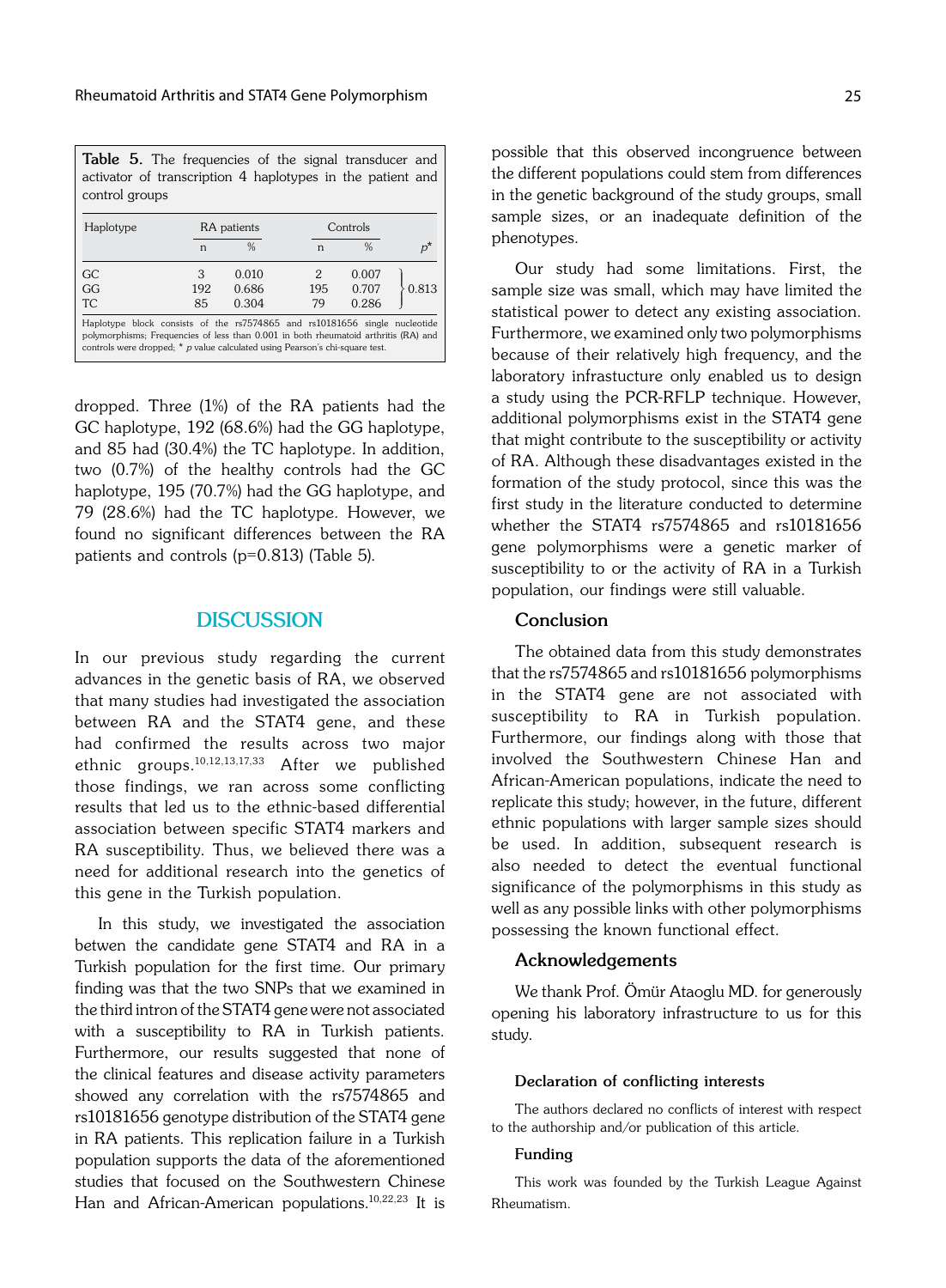# **REFERENCES**

- 1. Firestein GS. Evolving concepts of rheumatoid arthritis. Nature 2003;423:356–61.
- 2. van der Helm-van Mil AH, Wesoly JZ, Huizinga TW. Understanding the genetic contribution to rheumatoid arthritis. Curr Opin Rheumatol 2005;17:299–304.
- 3. Newton JL, Harney SM, Wordsworth BP, Brown MA. A review of the MHC genetics of rheumatoid arthritis. Genes Immun 2004;5:151–7.
- 4. Bowes J, Barton A. Recent advances in the genetics of RA susceptibility. Rheumatology (Oxford) 2008;47:399– 402.
- 5. Begovich AB, Carlton VE, Honigberg LA, Schrodi SJ, Chokkalingam AP, Alexander HC, et al. A missense single-nucleotide polymorphism in a gene encoding a protein tyrosine phosphatase (PTPN22) is associated with rheumatoid arthritis. Am J Hum Genet 2004;75:330–7.
- 6. Orozco G, Sánchez E, González-Gay MA, López-Nevot MA, Torres B, Cáliz R, et al. Association of a functional single-nucleotide polymorphism of PTPN22, encoding lymphoid protein phosphatase, with rheumatoid arthritis and systemic lupus erythematosus. Arthritis Rheum 2005;52:219–24.
- 7. Lee YH, Rho YH, Choi SJ, Ji JD, Song GG, Nath SK, et al. The PTPN22 C1858T functional polymorphism and autoimmune diseases--a meta-analysis. Rheumatology (Oxford) 2007;46:49–56.
- 8. Wellcome Trust Case Control Consortium. Genomewide association study of 14,000 cases of seven common diseases and 3,000 shared controls. Nature 2007;447:661–78.
- 9. Plenge RM, Seielstad M, Padyukov L, Lee AT, Remmers EF, Ding B, et al. TRAF1-C5 as a risk locus for rheumatoid arthritis--a genomewide study. N Engl J Med 2007;357:1199–209.
- 10. Tong G, Zhang X, Tong W, Liu Y. Association between polymorphism in STAT4 gene and risk of rheumatoid arthritis: a meta-analysis. Hum Immunol 2013;74:586–92.
- 11. Amos CI, Chen WV, Lee A, Li W, Kern M, Lundsten R, et al. High-density SNP analysis of 642 Caucasian families with rheumatoid arthritis identifies two new linkage regions on 11p12 and 2q33. Genes Immun 2006;7:277–86.
- 12. Remmers EF, Plenge RM, Lee AT, Graham RR, Hom G, Behrens TW, et al. STAT4 and the risk of rheumatoid arthritis and systemic lupus erythematosus. N Engl J Med 2007;357:977–86.
- 13. Lee HS, Remmers EF, Le JM, Kastner DL, Bae SC, Gregersen PK. Association of STAT4 with rheumatoid arthritis in the Korean population. Mol Med 2007;13:455–60.
- 14. Orozco G, Alizadeh BZ, Delgado-Vega AM, González-Gay MA, Balsa A, Pascual-Salcedo D, et al. Association of STAT4 with rheumatoid arthritis: a replication study in three European populations. Arthritis Rheum 2008;58:1974–80.
- 15. Palomino-Morales RJ, Rojas-Villarraga A, González CI, Ramírez G, Anaya JM, Martín J. STAT4 but not TRAF1/C5 variants influence the risk of developing rheumatoid arthritis and systemic lupus erythematosus in Colombians. Genes Immun 2008;9:379–82.
- 16. Zervou MI, Sidiropoulos P, Petraki E, Vazgiourakis V, Krasoudaki E, Raptopoulou A, et al. Association of a TRAF1 and a STAT4 gene polymorphism with increased risk for rheumatoid arthritis in a genetically homogeneous population. Hum Immunol 2008;69:567–71.
- 17. Kobayashi S, Ikari K, Kaneko H, Kochi Y, Yamamoto K, Shimane K, et al. Association of STAT4 with susceptibility to rheumatoid arthritis and systemic lupus erythematosus in the Japanese population. Arthritis Rheum 2008;58:1940–6.
- 18. Mohamed RH, Pasha HF, El-Shahawy EE. Influence of TRAF1/C5 and STAT4 genes polymorphisms on susceptibility and severity of rheumatoid arthritis in Egyptian population. Cell Immunol 2012;273:67–72.
- 19. Liang YL, Wu H, Li PQ, Xie XD, Shen X, Yang XQ, et al. Signal transducer and activator of transcription 4 gene polymorphisms associated with rheumatoid arthritis in Northwestern Chinese Han population. Life Sci 2011;89:171–5.
- 20. Zhao Y, Liu X, Liu X, Su Y, Li Y, Zhang X, et al. Association of STAT4 gene polymorphism with increased susceptibility of rheumatoid arthritis in a northern Chinese Han subpopulation. Int J Rheum Dis 2013;16:178–84.
- 21. Shen L, Liu R, Zhang H, Huang Y, Sun R, Tang P. Replication study of STAT4 rs7574865 G/T polymorphism and risk of rheumatoid arthritis in a Chinese population. Gene 2013;526:259–64.
- 22. Li H, Zou Q, Xie Z, Liu Y, Zhong B, Yang S, et al. A haplotype in STAT4 gene associated with rheumatoid arthritis in Caucasians is not associated in the Han Chinese population, but with the presence of rheumatoid factor. Rheumatology (Oxford) 2009;48:1363–8.
- 23. Kelley JM, Hughes LB, Malik A, Danila MI, Edberg Y, Alarcón GS, et al. Genetic variants of STAT4 associated with rheumatoid arthritis in persons of Asian and European ancestry do not replicate in African Americans. Ann Rheum Dis 2010;69:625–6.
- 24. Frucht DM, Aringer M, Galon J, Danning C, Brown M, Fan S, et al. Stat4 is expressed in activated peripheral blood monocytes, dendritic cells, and macrophages at sites of Th1-mediated inflammation. J Immunol 2000;164:4659–64.
- 25. Watford WT, Hissong BD, Bream JH, Kanno Y, Muul L, O'Shea JJ. Signaling by IL-12 and IL-23 and the immunoregulatory roles of STAT4. Immunol Rev 2004;202:139–56.
- 26. McInnes IB, Schett G. Cytokines in the pathogenesis of rheumatoid arthritis. Nat Rev Immunol 2007;7:429–42.